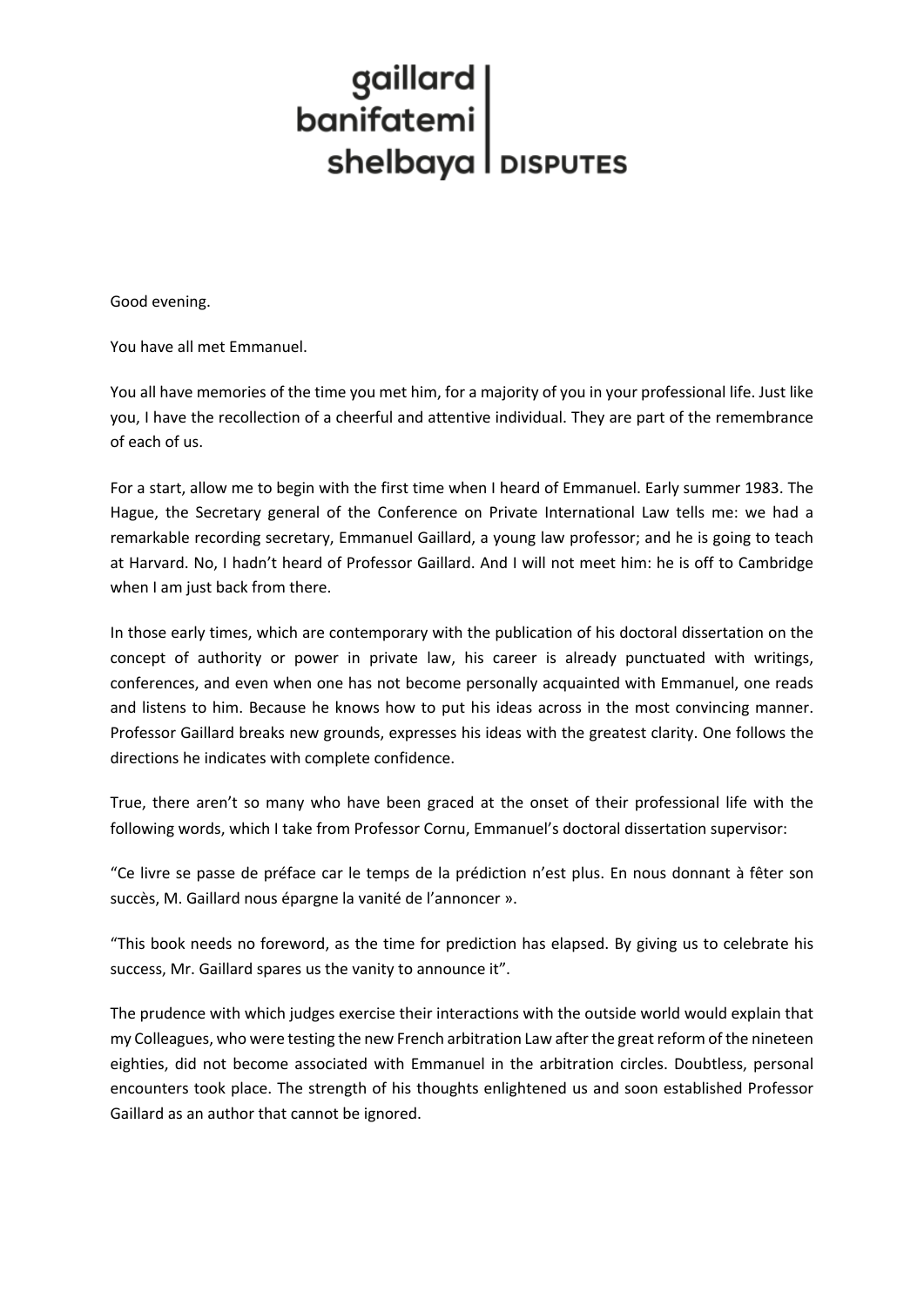At the Supreme Court level, where some of us engaged in a form of enlarged deliberations with academics or practitioners for the development of the law, Emmanuel, with his intelligence, brilliance, gentleness, pedagogy and elegance invited himself in our discussions through his academic writings.

Dialogue with his work was both easy and agreeable. His master treaty on arbitration, which he coauthored with Fouchard and Goldman, was, and still is, the reference book which expresses the best our preoccupations and aspirations about arbitration. The way he thought about arbitration was entirely in line with our judicial policy in the field.

Leading judgments, more particularly on the competence-competence principle and on the enforcement of awards annulled at the seat, could be viewed as performances where we interpreted his work. We did our best to interpret his teachings with sensibility and accuracy, trying to capture all the nuances of his writings in order to resound all their notes.

This certainly left room for disagreements. These were propitious occasions for me to exchange further with Emmanuel, with a view to finding acceptable solutions, even if, as he well knew, these would necessarily be subject to future discussions and adaptations.

Emmanuel, a great legal mind, was a simple and easy-going person. As an individual, he was fun to deal with. Can you try to remember if you ever saw him in a bad mood? It is rather his sense of humor and vitality that predominated.

Of course, his influence extended well beyond the development and shaping of French arbitration case law. The tensions which result from the decisions of the European Court of Justice for the stability of investment arbitration induced him to launch a dialogue among the judges of the highest national courts of the European Union, members of the European Court of Justice and of other international courts. His invitation was made in the hope that these judicial institutions would end their rivalries and quest for power. With a few others who participated in these discussions, I am grateful for the initiative he took. Without him, such working sessions would not have been possible.

Yas has pointed out to the three spots in this room which illustrate the many aspects of Emmanuel's life and work, which we will discover or remind ourselves of.

He once told me that he thought of embracing a career at the bar when he was a youngster. We should all be fortunate for this early choice because it enabled each of us to cross his path in life. His personal and intellectual skills would have, no doubt, allowed him to succeed in many other fields in life than the law, and we would have missed him.

Most certainly, he was an honor to the world of law by his actions and his thoughts. But Emmanuel was more. He honored society more generally by his efforts to achieve the common good, his quest for international justice and its ethics, his aptitude to create links and build up dialogues between individuals and institutions, which lead us to an increased legitimacy in our aims, to more cooperation in our relations, and to universal values which rally all of us.